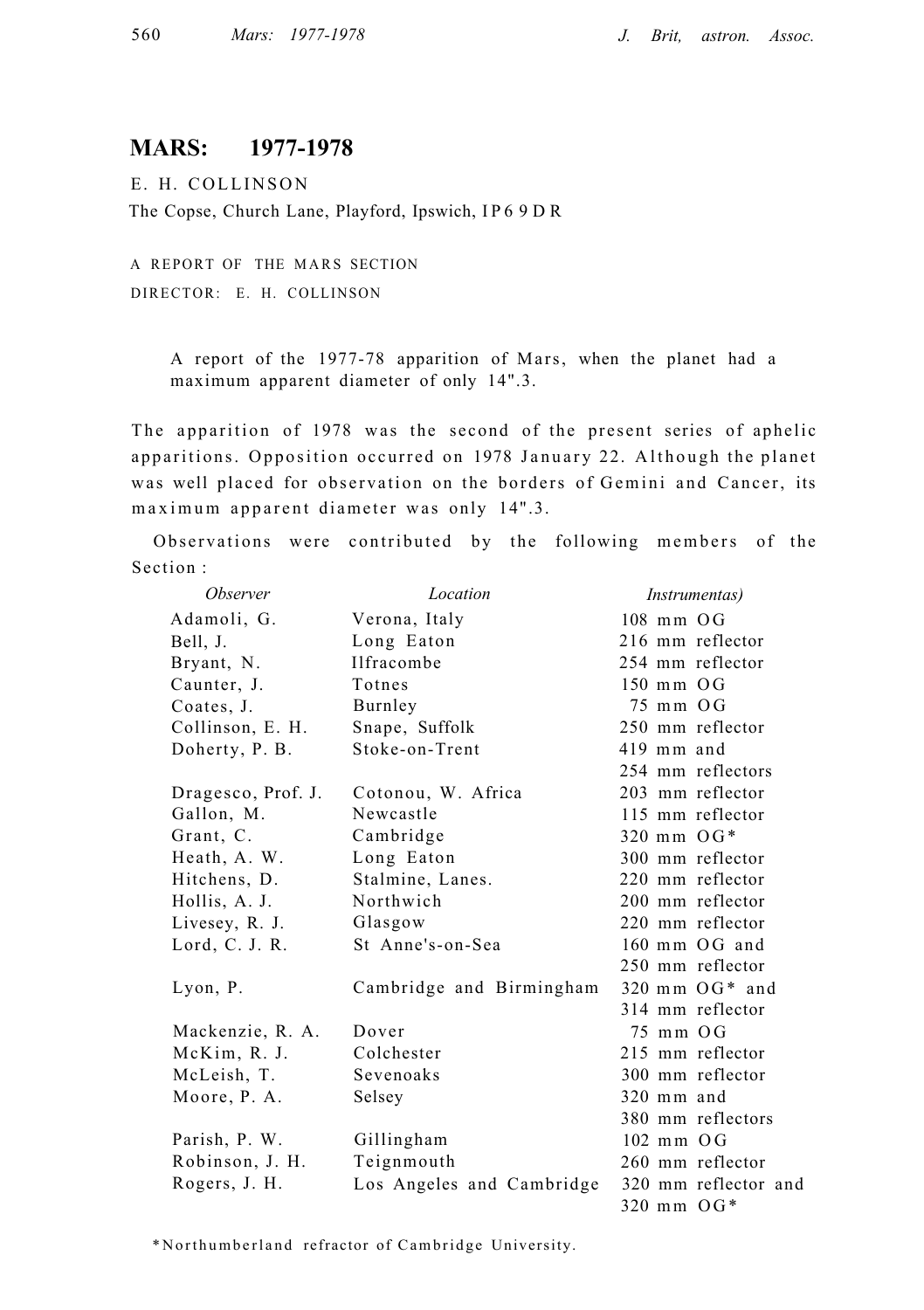| <i><b>Observer</b></i> | Location | <i>Instrumentas</i> ) |
|------------------------|----------|-----------------------|
| Stott, D. J.           | Brighton | 298 mm reflector      |
| Sturdy, K. M.          | Helmsley | 215 mm reflector      |

The observations extended from 1977 October to 1978 April [heliocentric longitude  $(n)$  70°-155°] covering spring of the northern hemisphere and autumn of the southern hemisphere of Mars. The northern hemisphere was presented to the Earth this apparition, the tilt of the planet's axis being  $+12$ ° at opposition.

The very small apparent diameter of Mars throughout the apparition made the observation of all but the main features of the planet very difficult and was also hindered in England by poor weather and generally bad seeing. Much better conditions were, however, experienced by Professor Dragesco in West Africa and by J. H. Rogers in California, both of whom contributed an extensive and valuable series of observations. Dragesco used a 203 mm Celestron and Rogers the 320 mm reflector of University College, Los Angeles, and the 320 mm refractor of Cambridge University when in England.

## **Surface features**

The interesting region between M. Erythraeum and M. Sirenum which was so well presented during the 1973 and 1975 apparitions was much foreshortened during this apparition owing to the tilt of the planet's axis, and so was not well observed in England. Dragesco and Rogers were, however, able to record that the Claritas-Daedalia feature which first appeared during the 1973 apparition was still prominent (figure 1). Rogers noted that it was not so dark as Solis Lacus.

In the report of the 1975-76 apparition comment was made on the faintness of the Nepenthes-Thoth feature. This was again very incon-



FIGURE 1 *(left)*. 1978 January 15d 1h 38m UT.  $\omega = 98^\circ$ , x 350, 203 mm reflector. *J*. *Dragesco.* FIGURE 2 *(right).* 1978 January 26d 21h 40m UT.  $\omega = 295^{\circ}$ , x 300, 419 mm reflector. *P. B. Doherty.*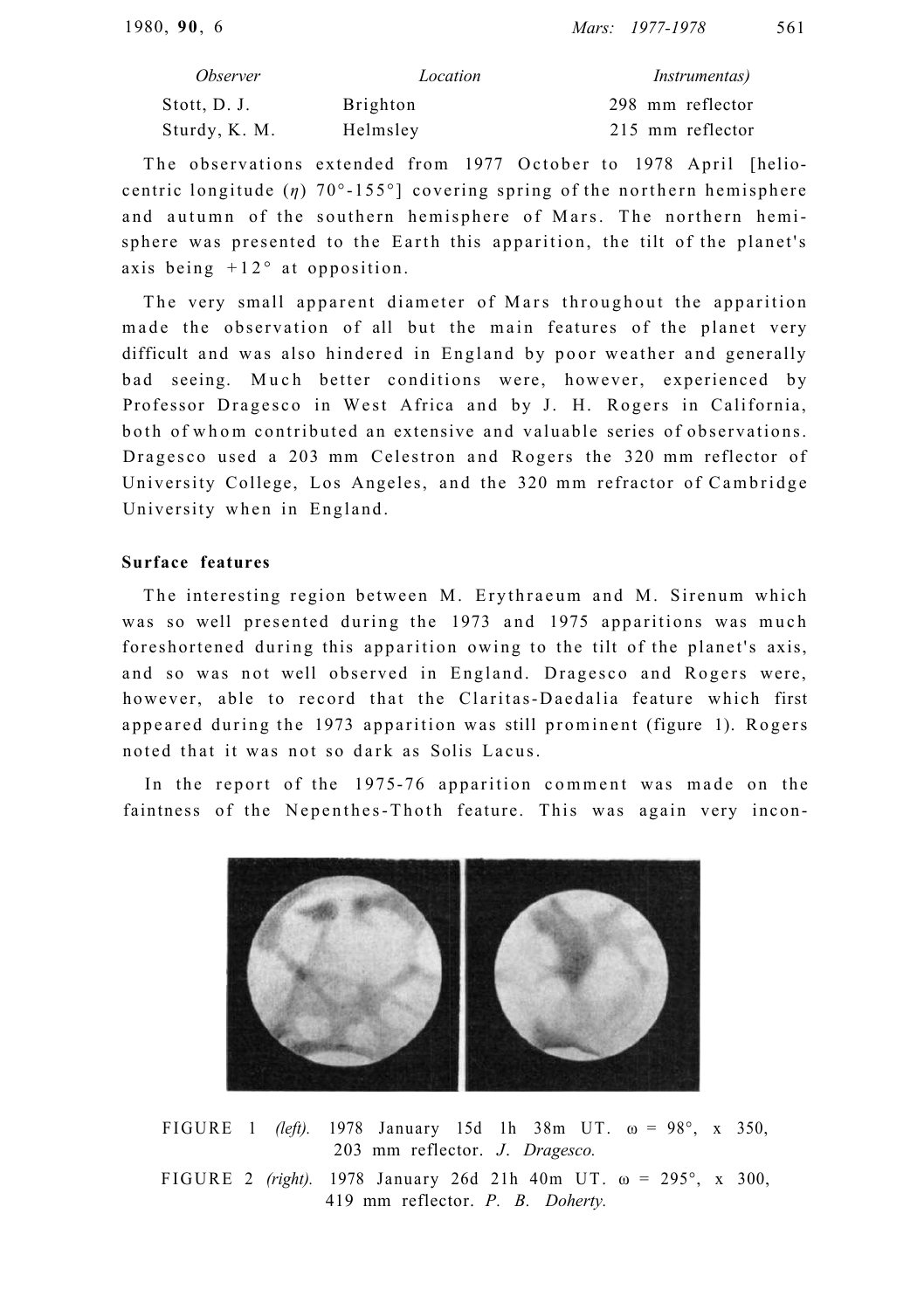

FIGURE 3 *(left)*. 1977 December 18d 3h 30m UT.  $\omega = 13^{\circ}$ , x 350. 203 mm reflector. *J*. *Dragesco.* FIGURE 4 *(right)*. 1977 December 30d 3h 30m UT.  $\omega = 260^{\circ}$ , x 350, 203 mm reflector. *J*. *Dragesco.*

spicuous and, to most observers, invisible this apparition. It was seen by Dragesco on 1977 December 30 (*η* 110<sup>o</sup>) and in part faintly by Doherty on 1978 January 26 (*η* 124°), see figure 2. Dragesco reported that Margaritifer Sinus was very faint (figure 3).

Syrtis Major and Minor, M. Acidalium and Boreosyrtis appeared very dark and conspicuous. The 'canals' Ganges, Cerberus, Gehon, Protonilus and Deuteronilus were recorded by Dragesco and some other observers (figure 4).

*The Polar Caps.* The North Polar Cap first observed in November (*η* 90°) became a prominent feature of the planet throughout the apparition, gradually diminishing in size. It exhibited a very conspicuous dark border (intensity 6-7) with no irregularities which merged into the dark areas of the north polar regions. Hitchens and Doherty had intended to record the rate of shrinkage of the Cap to compare it with the average obtained by Antoniadi from 1856 to 1912 as mentioned in the report of the 1975 apparition; poor seeing, cloudy weather and the small disk prevented this investigation. Heath reported that the Cap was always seen through a Wratten 47 blue filter as was the dark border and appeared brightest through a Dufay Tricolour green filter. No blue clearing was observed.

Observations by Dragesco and Rogers in October (*η* 70°-80°) revealed an extensive South Polar Hood but the true polar cap was not visible. It was, however, seen by Rogers in December as a tiny white spot. Rogers recorded the South Polar Hood as varying in extent and tone from yellowish white to bright white over Ausonia and Hellas in January but shrinking and fading in early February (*η* 131<sup>o</sup>).

#### **Atmospheric phenomena**

The most interesting feature of the apparition was the appearance of extensive clouds or dust storms over the regions Tempe and Aethiopis-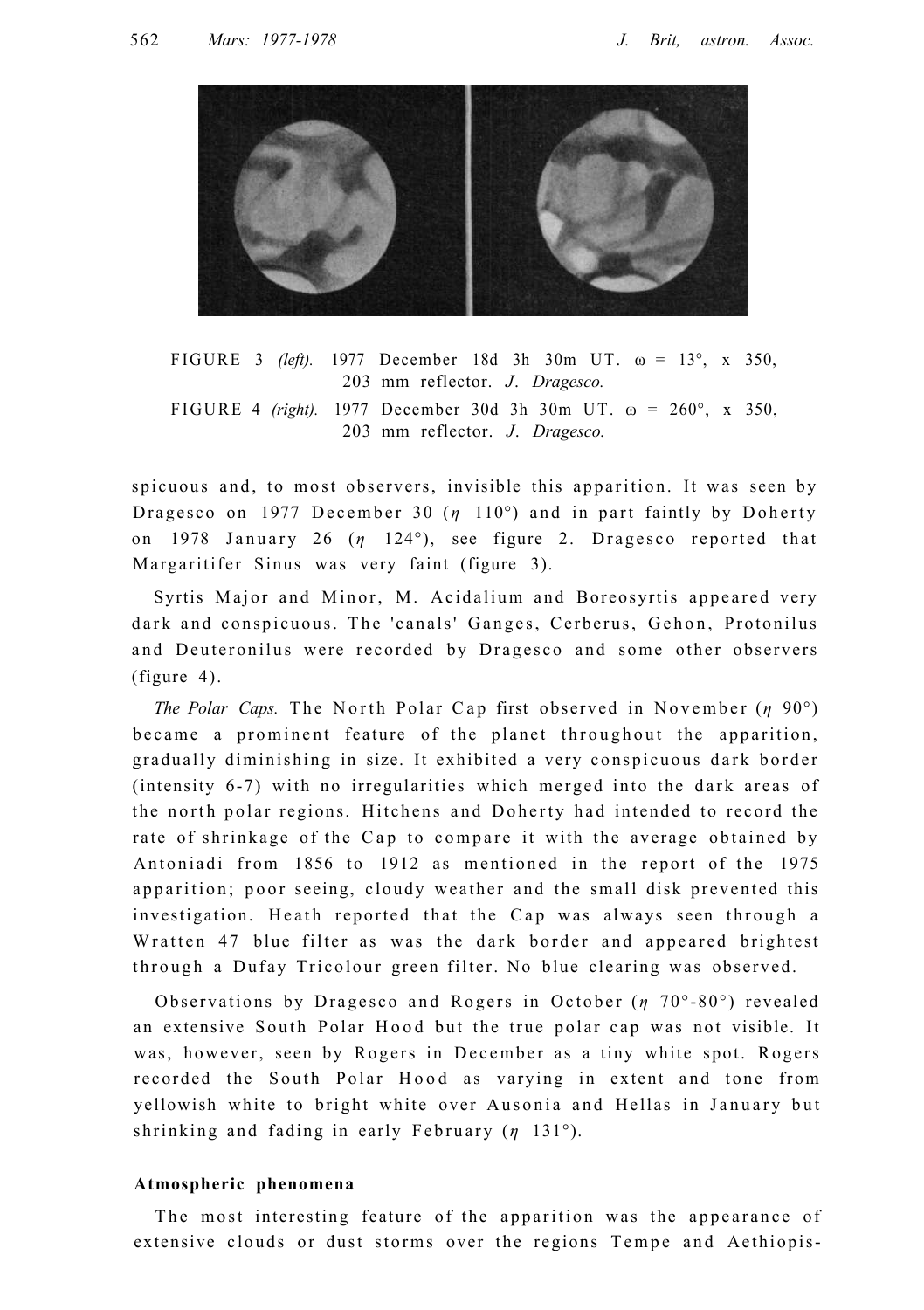

FIGURE 5 *(left)*. 1978 February 2d 7h 50m UT.  $\omega = 31^\circ$ , x 320 mm reflector. Note cloud over Tempe. *J. H. Rogers.* FIGURE 6 *(right).* 1978 February 11d 4h 30m UT. ω = 263°, χ 320 mm reflector. Note cloud over Aethiopis-Aetheria. *J. H. Rogers.* 

Aetheria. The cloud over Tempe was first reported *(IAU Circular* No. 3164) by O'Meara (Harvard Observatory) on 1978 January 17, and described as " a dust storm bordering on M. Acidalium and M. Boreum extending into Tempe". Unfortunately this region was not visible from the British Isles at that time but the cloud was well observed by Rogers in Los Angeles. He saw it first on February 1-2 "as a major, quite bright, white cloud on the f. (morning) limb". It did not encroach upon M. Acidalium or Lunae Palus. The cloud was seen again on the following two nights (figure 5).

The cloud over Aethiopis-Aetheria was first seen by Rogers "as a very extensive, quite bright, white cloud on the p. (evening) limb" on February 6-7. This observation was confirmed on the night of February 10-11 when it was seen to extend further onto the disk. It was then no longer white but was seen as a light yellowish area covering the p. quarter of the disk and possibly extending as far south as  $M$ . Cimmerium (figure 6). By February 14-15 the cloud had disappeared.

Although the Tempe cloud was not visible in England, Sturdy recorded that on February 15 and 17 M. Acidalium and Niliacus Lacus were obscured, but by February 20 the region was clear of cloud. Whether these clouds were dust storms or ordinary white clouds is not clear. If they were dust storms it would have been unusual for them to have occurred so long after perihelion. Small white clouds were also observed over Argyre and Claritas.

#### **Intensity estimates**

Estimates of the intensity of the principal surface features were made by a number of observers and the following table gives a selection of the results. The usual scale of  $0 =$  the brightness of the North Polar Cap and  $10 =$  the background of the night sky has been used as in previous reports.